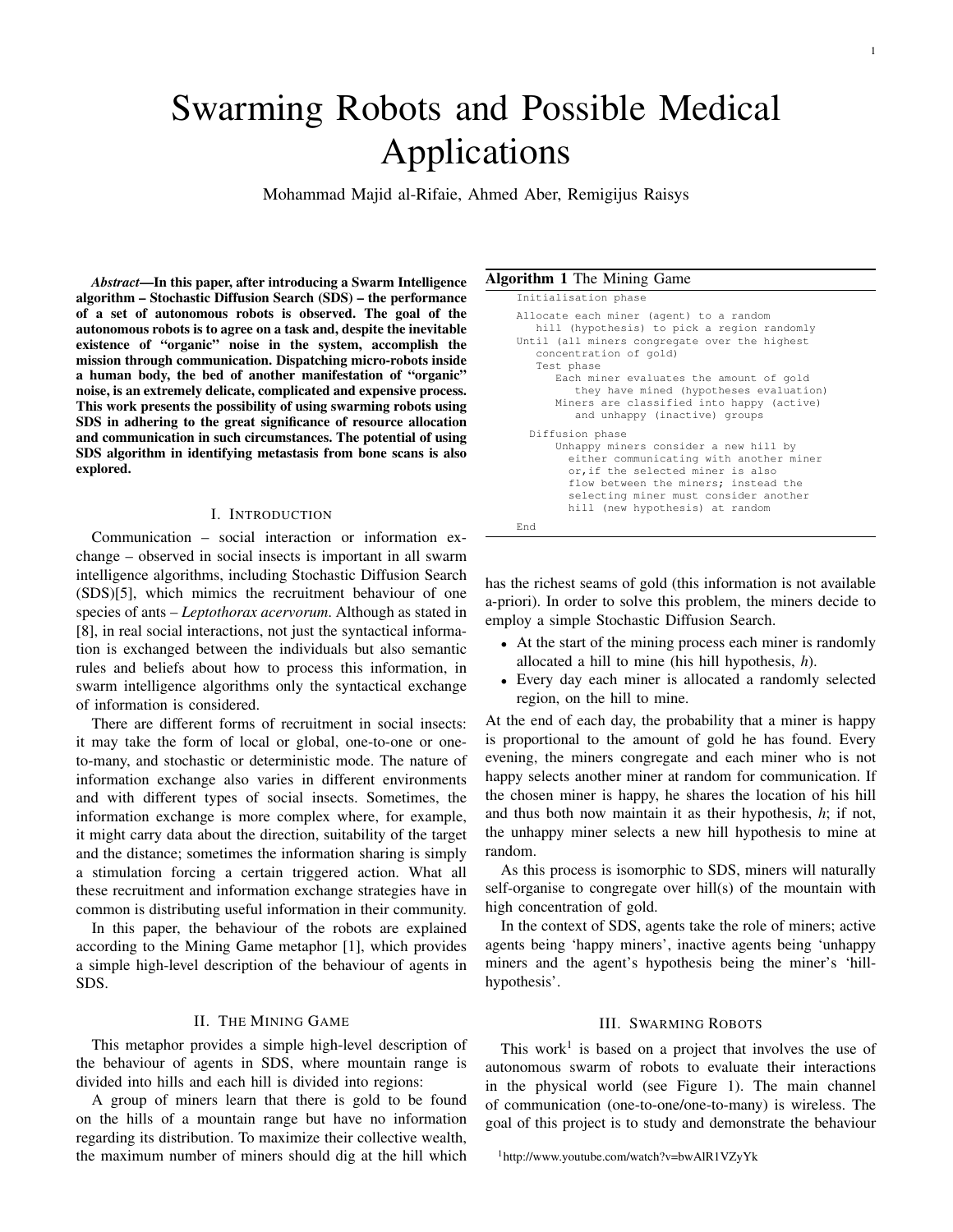



of swarm robots using decentralised control mechanism, where intelligence emerges through the interaction and communication among the robots rather than just by the endeavour of one individual robot.

Each robot is fitted with a controller board (Arduino POP 168 micro-controller), having servo motors and other sensors connected to it. The existing wireless communication is facilitated by Xbee modules. Each robot has a label with a unique colour, giving them distinctive feature. For the system to recognise the robots, OpenCV library is used to detect the colour of each existing robot as well as their moving direction.

Following the Mining Game metaphor, each robot represents a miner and the location of the gold is defined on the search space with a uniquely identifiable label. The robots which set off to search for gold, proceed with the communication and information exchange in wireless mode. At the end of each trial, as expected, the robots congregate around the gold location. In this experiment, the search space is just divided into hills (because of the small search space used for the experiment, the hills were *not* divided into regions).

## IV. SDS AND BONE SCINTIGRAPHY

Bone scan or Bone scintigraphy is one of the most frequently performed of all radionuclide procedures. Radionuclide bone imaging is quick, relatively inexpensive, widely available, and exquisitely sensitive and is invaluable in the diagnostic evaluation of numerous pathologic conditions. Although protocols vary among institutions, imaging is typically performed 2–6 hours after intravenous administration of technetium-99m–labeled diphosphonates. The delay between injection and imaging allows clearance of the radiotracer from the soft tissues, resulting in a higher target-to-background ratio and improved visualization of bone. The degree of radiotracer uptake depends primarily on two factors: blood flow and, perhaps more importantly, the rate of new bone formation [9].

#### *A. Normal Scintigraphic Findings*

There is symmetric distribution of activity throughout the skeletal system in healthy adults. Urinary bladder activity, faint renal activity, and minimal soft-tissue activity are also normally present (see Figure 2 left).

The accumulation of radiotracer in bone generally decreases with age. However, there are sites of persistently increased symmetric uptake, such as the acromial and coracoid processes of the scapulae, the medial ends of the clavicles, the junction of the body and manubrium of the sternum (angle of Louis), and the sacral alae. Increased radiotracer accumulation in the jaw may be due to dental disease or to malocclusion of dentures. Symmetric areas of increased calvarial activity occurs in hyperostosis frontalis. In the neck, activity in calcified thyroid cartilage and in the apophyseal joints of the cervical vertebrae in patients with asymptomatic degenerative changes can also be seen<sup>2</sup> (see Figure 2 left).

### *B. Metastatic Disease*

Metastasis is the process by which the cancer spread from the original site at which it started as a primary tumour to other tissues in the body i.e. Prostate cancer metastasizing to the bone tissue.

Many if not most bone scans are performed in patients with a diagnosis of cancer, especially carcinoma of the breast, prostate gland, and lung. Radionuclide bone imaging plays an imporant part in tumor staging and management. This imaging technique is extremely sensitive for detecting skeletal abnormalities, and numerous studies have confirmed that it is considerably more sensitive than conventional radiography for this purpose [6]. About 75% of patients with malignancy and pain have abnormal bone scintigraphic findings. The usual pattern consists of increased radiotracer deposition in areas of new bone tissue formation in response to the damaging effect of cancer on the bone [6], [4]. The presence of multiple, randomly distributed areas of increased uptake of varying size, shape, and intensity are highly suggestive of bone metastases (see Figure 3 middle). Although multiple foci of increased activity may be encountered in other pathologic conditions, it is often possible to distinguish metastatic disease from other entities by analyzing the pattern of distribution of the abnormalities. Traumatic injury, in contrast to metastatic disease, generally manifests as discrete focal abnormalities of similar intensity. In older patients, osteoarthritis and degenerative changes may manifest as areas of intense activity on radionuclide bone images. These changes can be distinguished from metastatic disease by virtue of their characteristic location (eg, knees, hands, wrists). Involvement of both sides of the joint is common in arthritis but unusual in malignant conditions [11].

When the metastatic process is diffuse, virtually all of the radiotracer is concentrated in the skeleton, with little or no activity in the soft tissues or urinary tract. The resulting pattern, which is characterized by excellent bone detail, is frequently referred to as a superscan (see Figure 2 right) [4], [11], [12].

Bone scintigraphy is a popular and important imaging modality and will likely remain so for the foreseeable future. Although bone scintigraphy is not specific, its exquisite sensitivity makes it a useful screening procedure for many pathologic conditions, especially for the detection of prostate, breast and lung cancer metastasis.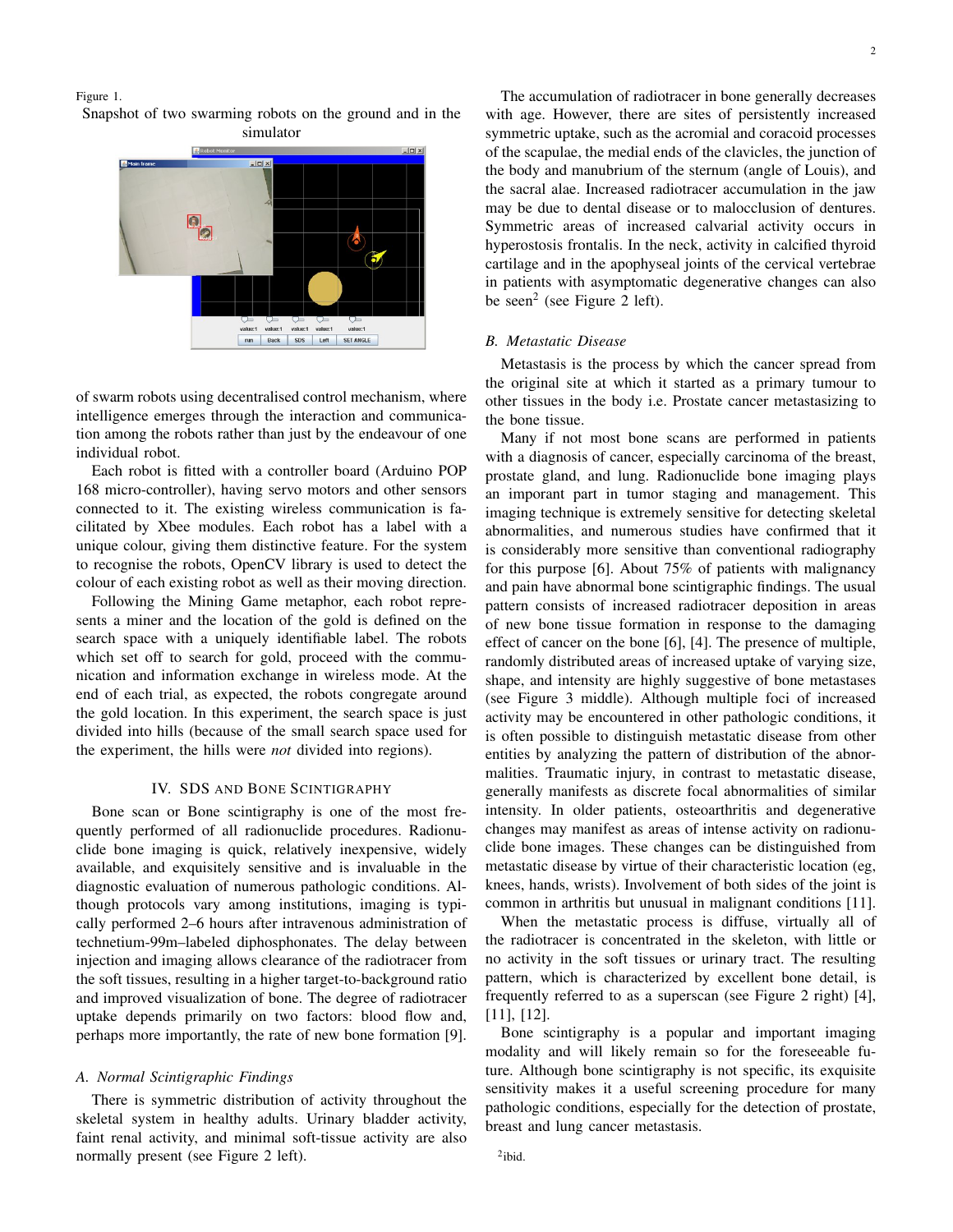Figure 2.

Bone images: typically 2–6 hours after intravenous administration of technetium-99m–labeled diphosphonates. Brigher areas indicate a higher radiotracer uptake.

Left: Healthy; middle: partially affected; right: metastatic disease spread.

### *C. Swarm Intelligence and Bone Scans*

SDS algorithm demonstrates a promising ability in identifying areas of metastasis in this paper<sup>3</sup>. Each scan in Figure 2 are processed by 10,000 SDS agents, which are responsible for locating the affected area(s). When the activity rate of the agents reaches 80%, the application terminates. The highlighted areas in Figure 3 show the affected regions. According to the description given in the previous section, Figure 3 (Middle and Right) are the areas of metastasis.

This technology can be effectively employed to develop programs for teaching and training medical students and junior doctors. Additionally the reproducibility and the accuracy of the SDS algorithm can be utilized in developing a standardised system to interpret the bone scans preventing operator errors and discrepancies.

# V. POSSIBLE MEDICAL APPLICATION WITH SWARMING ROBOTS

Robotic technology is enhancing invasive medical procedures through improved precision, stability, and dexterity. First experiences of using microrobots in the human body came from the development of technologies to improve endoscopic procedures of the gastrointestinal tract. Endoscopy provides valuable information about any major pathologies such as bleeding, malignancy or precancerous conditions in the gastrointestinal system. Typically the widely used endoscope is composed by the head (active part) that incorporates the

<sup>3</sup>To see the video of the performance of SDS agents, visit: http://www.youtube.com/watch?v=GtvEnuBIxjQ

camera, optics and illumination and by the shaft that allow the advancement of the instrument. By pushing and pulling over the shaft of the device, the endoscope advances inside the lumen of the gastrointestinal tract; however these actions stretch the colon and cause pain during the endoscopic examination. Also, despite advances in endoscopic technology still early precancerous conditions are missed with fatal consequences [10].

Robotics research have provided a solution for one of the major limitations of the conventional endoscopy by splitting the system and making the active part of the endoscope (camera, light) self propelling inside the lumen while the control and energy equipments are left outside of the body, thus avoiding to stretch the colon and limiting the abdominal pain. This is intended to minimise the pain that often limits complete examination of the colon.

For instance, in an advanced robotic system that is currently in use for in vivo endoscopic exploration of the gastrointestinal tract, a completely un-tethered camera pill is swallowed by the patient then it naturally moves through the lumen of the GI tract. This micro-robot contains an imaging device and light-source on one-side and transmits images at a high rate in a matter of seconds to a control device outside the patient's body. This generates a wealth of data over a few hours period. The images are sent from the capsule wirelessly to the control device. Images of the gastrointestinal lumen can then be analyzed either in real-time for immediate localization of the micro-robots or off-line for detailed diagnosis [7].

As for the future medical experiments, micro-robots with similar properties will be utilized; these agents (robots or